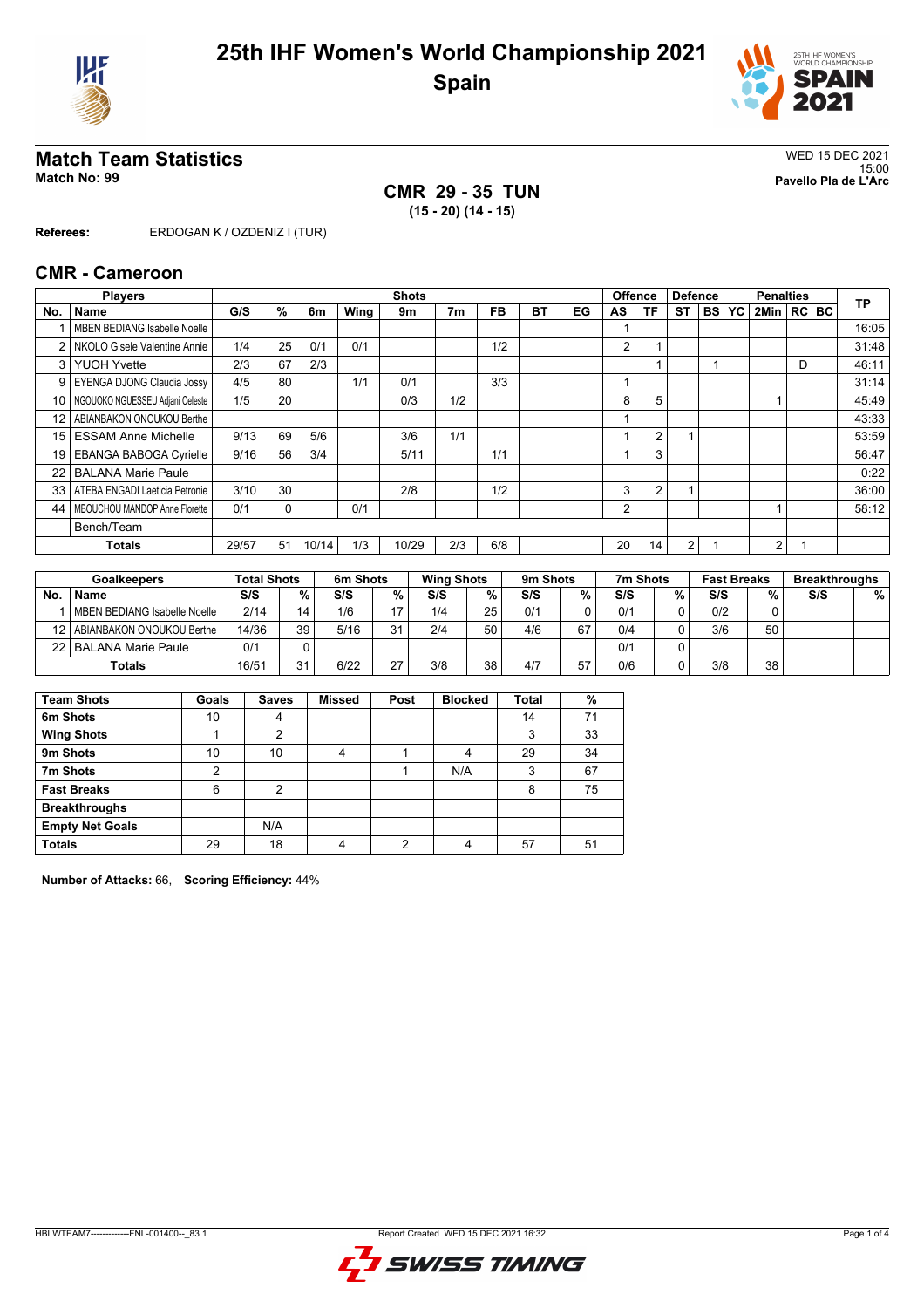



#### **Match Team Statistics** WED 15 DEC 2021 15:00 **Match No: 99 Pavello Pla de L'Arc**

**CMR 29 - 35 TUN (15 - 20) (14 - 15)**

**Referees:** ERDOGAN K / OZDENIZ I (TUR)

## **CMR - Cameroon**

#### **Shots Distribution Players** Goals / Shots 1 MBEN BEDIANG I 2 NKOLO G 3 YUOH Y 9 EYENGA DJONG C 10 NGOUOKO NGUESSEU A 12 ABIANBAKON ONOUKOU 15 ESSAM A 7 E  $0/1$  $|0/1$  $1/1$  $\sqrt{0/1}$ 3/3 F ٠ h н. н  $0/1$   $\blacksquare$  $\blacksquare$  0/1 | 0/1  $\blacksquare$  0/1 | 1/1  $\frac{1}{1/2}$  $1/1$  $1/1$   $\frac{1}{2}$   $1/1$   $2/2$   $0/1$   $\frac{1}{2}$ 1/1 υø  $1/1$  2/4 2/2 1-Post 1-Missed

| 19 EBANGA BABOGA C 22 BALANA M |                      |  | 33 ATEBA ENGADI L |     | 44 MBOUCHOU MANDOP A |  |  |  |  |
|--------------------------------|----------------------|--|-------------------|-----|----------------------|--|--|--|--|
|                                |                      |  |                   |     |                      |  |  |  |  |
|                                |                      |  |                   | 0/1 |                      |  |  |  |  |
| 1/2                            | $5/5$ $\blacksquare$ |  | 1/2               | 0/1 |                      |  |  |  |  |
| 1-Missed                       | 4-Blocked            |  | 2-Missed 1-Post   |     |                      |  |  |  |  |

**Offence Defence Goalkeepers**  $\sqrt{0/1}$ 4/5 0/0 0/0  $\sqrt{2/3}$  $0/0 /$  $18/8$  $5/7$ **Breakthroughs**  $\overline{1}$ 0/0 0/0  $\overline{\phantom{a}}$  $3/8$   $4/7$ 3/5 6/19 **Empty Goal Empty Goal**  $'2/3$ 6/6 **7m 7m**  $2/2$ 2/6 6/8 5/10 2/7 0/2 **Fast Breaks** 1/2 1/5

Saves / Shots

| 2/6 |     | 0/5  |
|-----|-----|------|
| 417 | 1/1 | 2/3  |
| 3/8 | 1/4 | 2/10 |

| 1 MBEN BEDIANG I             |     |     |  |
|------------------------------|-----|-----|--|
|                              | 0/1 | 0/1 |  |
| 1/2                          |     |     |  |
| 0/2                          | 0/2 | 1/6 |  |
| <b>12 ABIANBAKON ONOUKOU</b> |     |     |  |
| 2/5                          | 1/6 | 1/4 |  |
|                              |     |     |  |

| 3/5         | 1/1 | 2/3 |  |  |  |  |  |  |  |  |  |
|-------------|-----|-----|--|--|--|--|--|--|--|--|--|
| 3/6         | 1/2 | 1/4 |  |  |  |  |  |  |  |  |  |
| 22 BALANA M |     |     |  |  |  |  |  |  |  |  |  |
| 0/1         |     |     |  |  |  |  |  |  |  |  |  |
|             |     |     |  |  |  |  |  |  |  |  |  |
|             |     |     |  |  |  |  |  |  |  |  |  |

2-Missed 1-Post **Team** Goals / Shots ŗ

 $4/4$  0/1  $2/5$  $1/3$   $1/2$   $2/6$  $5/7$   $5/8$   $9/11$ 4-Missed 2-Post 4-Blocked

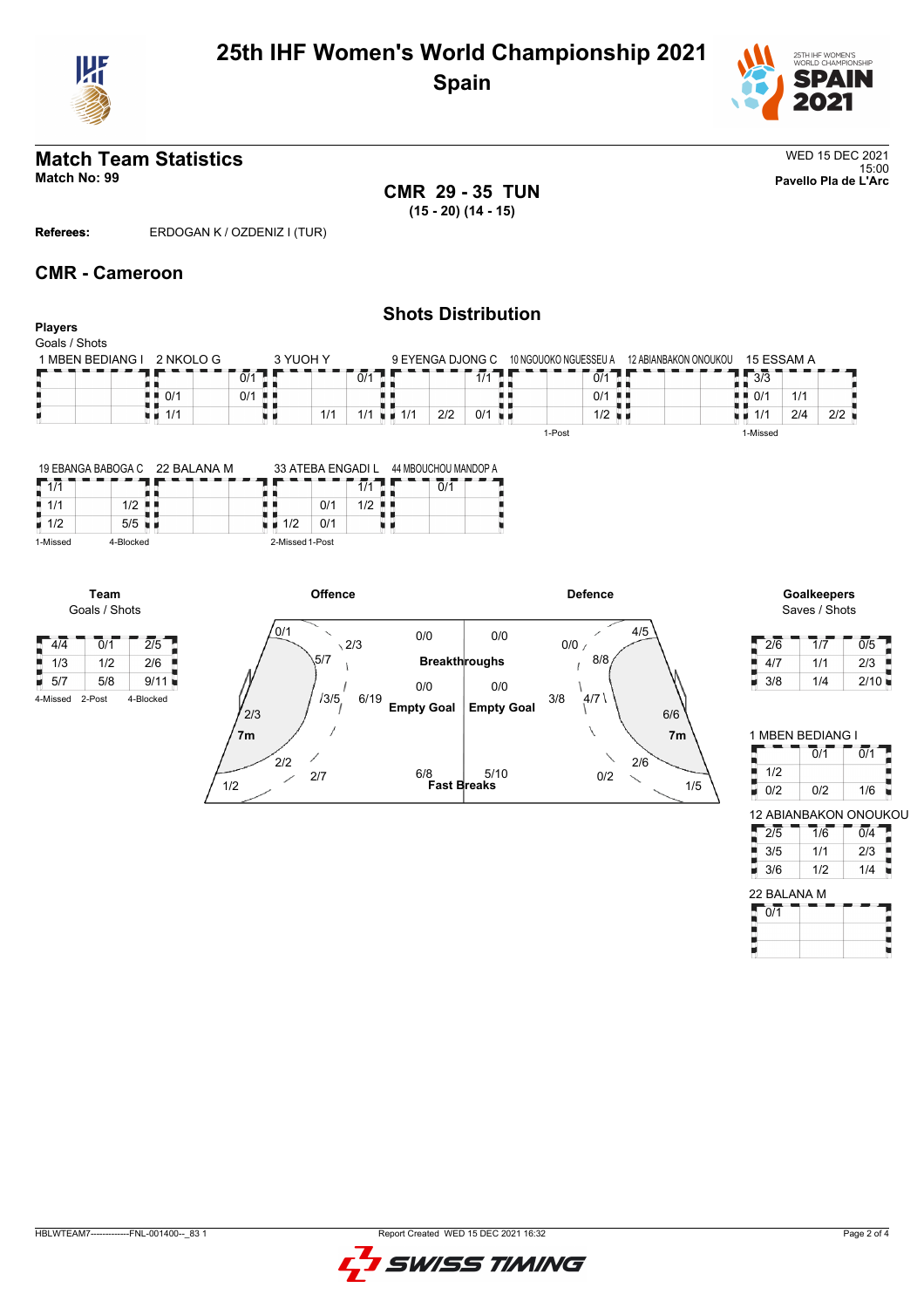



## **Match Team Statistics** WED 15 DEC 2021 15:00 **Match No: 99 Pavello Pla de L'Arc**

**CMR 29 - 35 TUN (15 - 20) (14 - 15)**

**Referees:** ERDOGAN K / OZDENIZ I (TUR)

## **TUN - Tunisia**

|     | <b>Players</b><br><b>Shots</b> |       |          |       |      |      |                |      |    | <b>Offence</b> | <b>Defence</b> |                |                | <b>TP</b> |                |                  |  |       |
|-----|--------------------------------|-------|----------|-------|------|------|----------------|------|----|----------------|----------------|----------------|----------------|-----------|----------------|------------------|--|-------|
| No. | Name                           | G/S   | %        | 6m    | Wing | 9m   | 7 <sub>m</sub> | FB   | ВT | EG             | AS             | ΤF             | <b>ST</b>      | BS.       | <b>YC</b>      | $2$ Min $ RC BC$ |  |       |
|     | <b>BEN ABDALAH Aya</b>         | 1/4   | 25       | 0/1   | 1/3  |      |                |      |    |                |                |                |                |           |                |                  |  | 39:15 |
| 7   | <b>BOURI Fatma</b>             | 0/1   | 0        |       |      |      |                | 0/1  |    |                |                | $\overline{2}$ | 1              | 3         |                |                  |  | 29:19 |
| 9   | YAACOUB Ons                    |       |          |       |      |      |                |      |    |                |                |                |                |           |                |                  |  | 3:44  |
| 10  | <b>HAMROUNI Amal</b>           | 7/11  | 64       | 1/2   |      | 0/2  | 5/5            | 1/2  |    |                | 3              |                | 1              |           |                |                  |  | 48:22 |
| 11  | <b>BOUTHEINA Amiche</b>        | 8/9   | 89       | 2/2   | 4/5  |      |                | 2/2  |    |                |                |                |                |           |                |                  |  | 60:00 |
| 14  | JLEZI Mouna                    | 2/4   | 50       | 2/3   |      |      |                | 0/1  |    |                | 3              |                |                |           |                |                  |  | 17:24 |
| 15  | <b>REZGUI Rakia</b>            | 1/3   | 33       | 1/2   |      |      |                | 0/1  |    |                |                | $\overline{2}$ |                |           |                | $\overline{2}$   |  | 44:54 |
| 16  | <b>OMRANI Fadia</b>            |       |          |       |      |      |                |      |    |                |                |                |                |           |                |                  |  | 43:05 |
| 17  | <b>JOUINI Chaima</b>           |       |          |       |      |      |                |      |    |                |                |                |                |           |                |                  |  |       |
| 21  | HACHANA EP KERKENI Sondes      | 10/12 | 83       | 6/7   |      | 1/1  | 1/1            | 2/3  |    |                | 5              | 3              | $\overline{1}$ |           |                |                  |  | 55:55 |
| 29  | <b>MASRI Aya</b>               | 5/9   | 56       | 3/4   |      | 2/5  |                |      |    |                | 4              |                |                |           |                |                  |  | 20:24 |
| 32  | <b>ZELFANI Nada</b>            | 0/3   | $\Omega$ | 0/1   | 0/2  |      |                |      |    |                | 3              |                | 1              |           |                |                  |  | 31:29 |
| 33  | <b>MKADEM Roa</b>              |       |          |       |      |      |                |      |    |                |                |                |                |           |                |                  |  | 11:20 |
| 88  | <b>AOUIJ Fadwa</b>             |       |          |       |      |      |                |      |    |                |                |                |                |           |                |                  |  |       |
| 96  | DARDOUR Oumayma                | 0/2   | $\Omega$ |       |      | 0/2  |                |      |    |                |                |                |                |           |                |                  |  | 5:33  |
| 98  | <b>BELHADJ Soumaya</b>         | 1/1   | 100      | 1/1   |      |      |                |      |    |                |                |                |                |           |                |                  |  | 9:16  |
|     | Bench/Team                     |       |          |       |      |      |                |      |    |                |                |                |                |           |                |                  |  |       |
|     | <b>Totals</b>                  | 35/59 | 59       | 16/23 | 5/10 | 3/10 | 6/6            | 5/10 |    |                | 20             | 11             | 6              | 4         | $\overline{2}$ | 3                |  |       |

|                 | <b>Goalkeepers</b> | <b>Total Shots</b> |    | 6m Shots |    | <b>Wing Shots</b> |    | 9m Shots |     | 7m Shots |   | <b>Fast Breaks</b> |    | <b>Breakthroughs</b> |   |
|-----------------|--------------------|--------------------|----|----------|----|-------------------|----|----------|-----|----------|---|--------------------|----|----------------------|---|
| No.             | <b>Name</b>        | S/S                | %  | S/S      | %  | S/S               | %. | S/S      | %   | S/S      | % | S/S                | %  | S/S                  | % |
| 16 <sup>1</sup> | l OMRANI Fadia     | 13/38              | 34 | 2/11     | 18 | 2/3               | 67 | 7/17     | 41  | 0/1      |   | 2/6                | 33 |                      |   |
| 33              | l MKADEM Roa       | 5/9                | 56 | 2/3      | 67 |                   |    | 3/3      | 100 | 0/1      |   | 0/2                |    |                      |   |
|                 | Totals             | 18/47              | 38 | 4/14     | 29 | 2/3               | 67 | 10/20    | 50  | 0/2      |   | 2/8                | 25 |                      |   |

| <b>Team Shots</b>      | Goals | <b>Saves</b> | <b>Missed</b> | Post | <b>Blocked</b> | <b>Total</b> | %   |
|------------------------|-------|--------------|---------------|------|----------------|--------------|-----|
| 6m Shots               | 16    | 6            |               |      |                | 23           | 70  |
| <b>Wing Shots</b>      | 5     | 3            |               |      |                | 10           | 50  |
| 9m Shots               | 3     | 4            |               |      |                | 10           | 30  |
| 7m Shots               | 6     |              |               |      | N/A            | 6            | 100 |
| <b>Fast Breaks</b>     | 5     | 3            |               | 2    |                | 10           | 50  |
| <b>Breakthroughs</b>   |       |              |               |      |                |              |     |
| <b>Empty Net Goals</b> |       | N/A          |               |      |                |              |     |
| <b>Totals</b>          | 35    | 16           | $\mathcal{P}$ | 5    |                | 59           | 59  |

**Number of Attacks:** 65, **Scoring Efficiency:** 54%